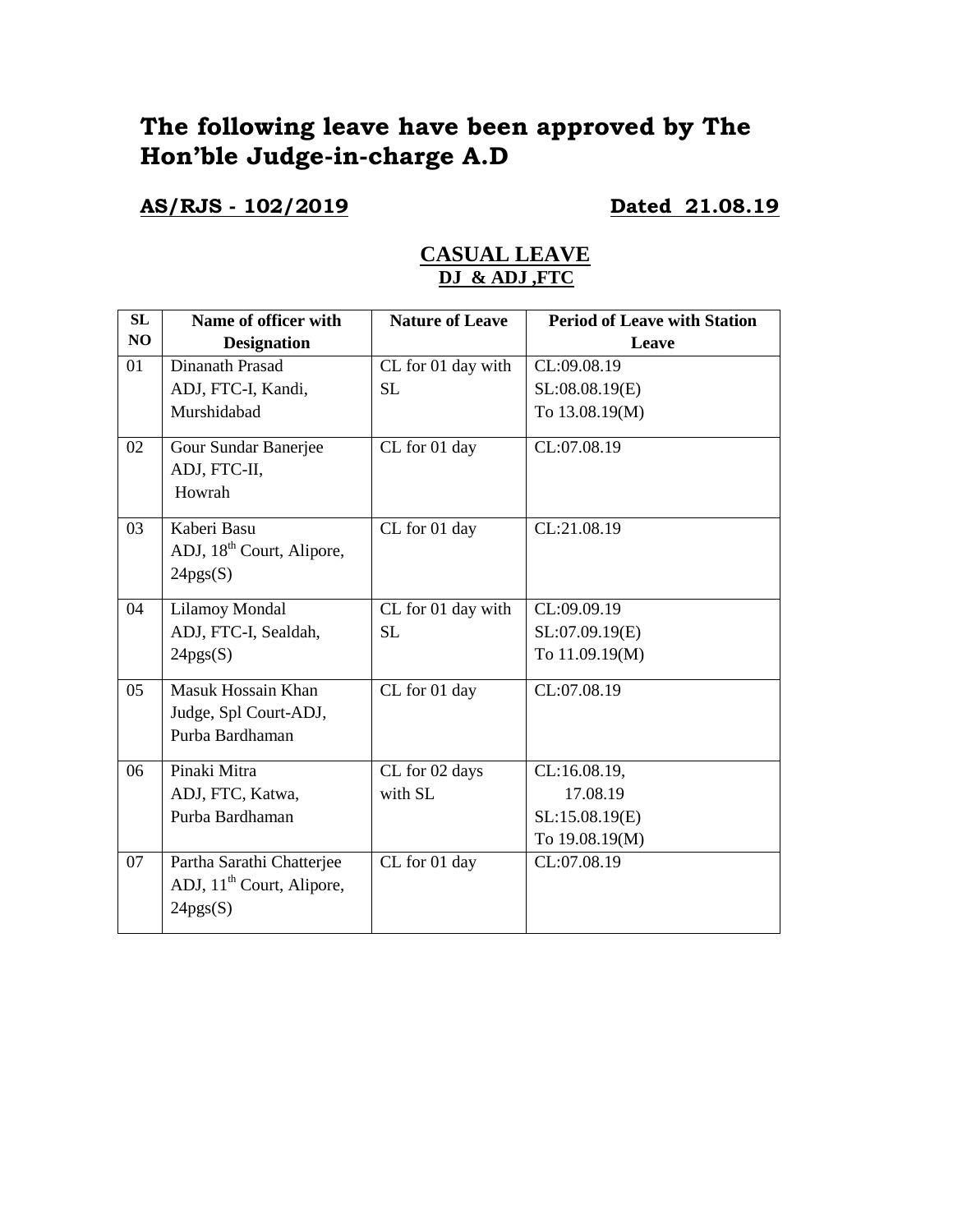| 08 | Partha Pratim Das                       | CL for 02 days           | CL:13.08.19,               |
|----|-----------------------------------------|--------------------------|----------------------------|
|    | ADJ, Redesignated Court,                | with SL                  | 14.08.19                   |
|    | <b>Bankura</b>                          |                          | SL:09.08.19(E)             |
|    |                                         |                          | To 14.08.19(N)             |
| 09 | Paresh Chandra Karmakar                 | CL for 01 day            | CL:09.09.19                |
|    | ADJ, Baruipur,                          |                          |                            |
|    | 24pgs(S)                                |                          |                            |
| 10 | Srikumar Goswami                        | CL for 01 day            | CL:07.08.19                |
|    | Judge, Commercial Court,                | CL for 02 days           | CL:13.08.19,               |
|    | Alipore, 24pgs(S)                       |                          | 14.08.19                   |
| 11 | Subhrajit Basu                          | CL for 01 day with       | CL:17.08.19                |
|    | ADJ, 1 <sup>st</sup> Court, Krishnagar, | <b>SL</b>                | SL:16.08.19(E)             |
|    | Nadia                                   |                          | To 19.08.19(M)             |
| 12 | <b>Umesh Singh</b>                      | CL for 01 day            | CL:07.08.19                |
|    | ADJ, Kalyani, Nadia                     |                          |                            |
| 13 | Yogita Gaurisaria                       | CL for 02 days           | CL:07.08.19,               |
|    | ADJ, Nabadwip, Nadia                    |                          | 08.08.19                   |
| 14 | Ataur Rahman                            |                          | CL:13.08.19                |
|    | ADJ, Bishnupur,                         | CL for 01 day with<br>SL | SL: 09.08.19(E)            |
|    | <b>Bankura</b>                          |                          | To 14.08.19(M)             |
| 15 | Arundhati Bhattacharyya                 | CL for 02 days           | CL:16.08.19,               |
|    | $ADJ,1st$ Court, Paschim                | with SL                  | 17.08.19                   |
|    | Medinipur                               |                          | SL:15.08.19(E)             |
|    |                                         |                          | To 19.08.19(M)             |
| 16 | <b>Bikash Banik</b>                     | CL for 01 day            | CL:05.08.19                |
|    | ADJ, 1 <sup>st</sup> Court, Contai,     |                          |                            |
|    | Purba Medinipur                         |                          |                            |
| 17 | <b>Kamal Sarkar</b>                     | CL for 02 days           | CL:16.08.19,               |
|    | ADJ, 1 <sup>st</sup> Court, Alipore,    | with SL                  | 17.08.19                   |
|    | 24pgs(S)                                |                          | SL:15.08.19(E)             |
|    |                                         |                          | To 19.08.19(M)             |
| 18 | Prasad Kumar Roy                        | CL for 01 day            | CL:17.08.19                |
|    | Judge, Bench-IV,                        |                          |                            |
|    | City Civil Court                        |                          |                            |
| 19 | Pijush Ghosh                            | CL for 02 days           | CL:24.07.19,               |
|    | ADJ, FTC-II, Purulia                    |                          | 25.07.19                   |
| 20 | <b>Binay Kumar Prasad</b>               | CL for 02 days           | $\overline{CL}$ :13.08.19, |
|    | ADJ, FTC-II, Raiganj,                   |                          | 14.08.19                   |
|    | <b>Uttar Dinajpur</b>                   |                          |                            |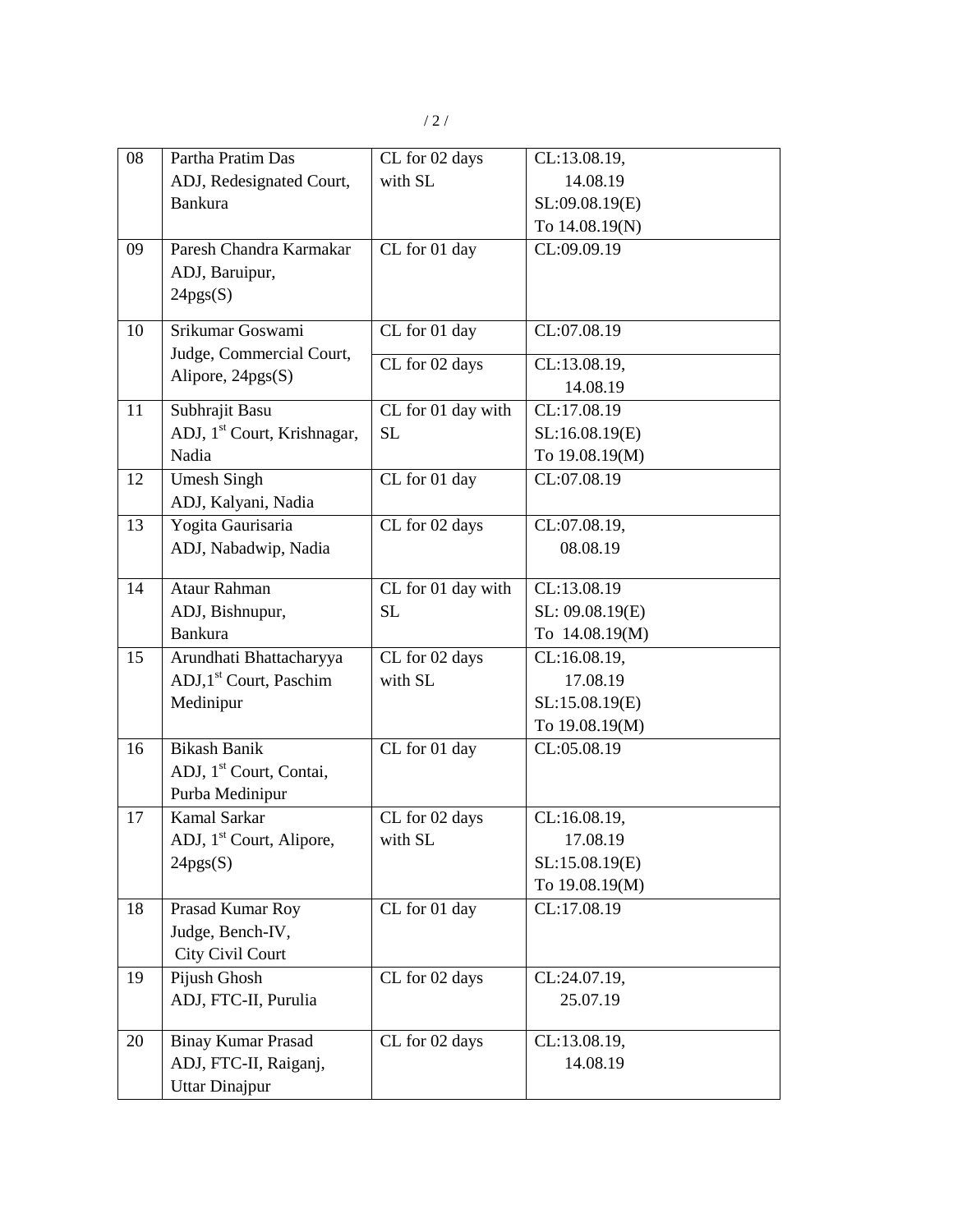| 21 | Sutanuka Nag                          | CL for 02 days | CL:12.09.19,   |
|----|---------------------------------------|----------------|----------------|
|    | ADJ, $1st$ Court,                     | with SL        | 13.09.19       |
|    | Malda                                 |                | SL:11.09.19(E) |
|    |                                       |                | To 15.09.19(E) |
| 22 | Shaikh Kamal Uddin                    | CL for 01 day  | CL:13.08.19    |
|    | ADJ, 12 <sup>th</sup> Court, Alipore, |                |                |
|    | 24pgs(S)                              |                |                |
| 23 | Sukla Sengupta                        | CL for 01 day  | CL:08.08.19    |
|    | Judge, Bench-II, City                 |                |                |
|    | Sessions Court, Bichar                |                |                |
|    | Bhawan                                |                |                |
| 24 | Smita Gaurisaria                      | CL for 01 day  | CL:09.08.19    |
|    | ADJ, 1 <sup>st</sup> Court, Tamluk,   |                |                |
|    | Purba Medinipur                       |                |                |

# Submitted

Sd/

# **Registrar (Judicial Service)**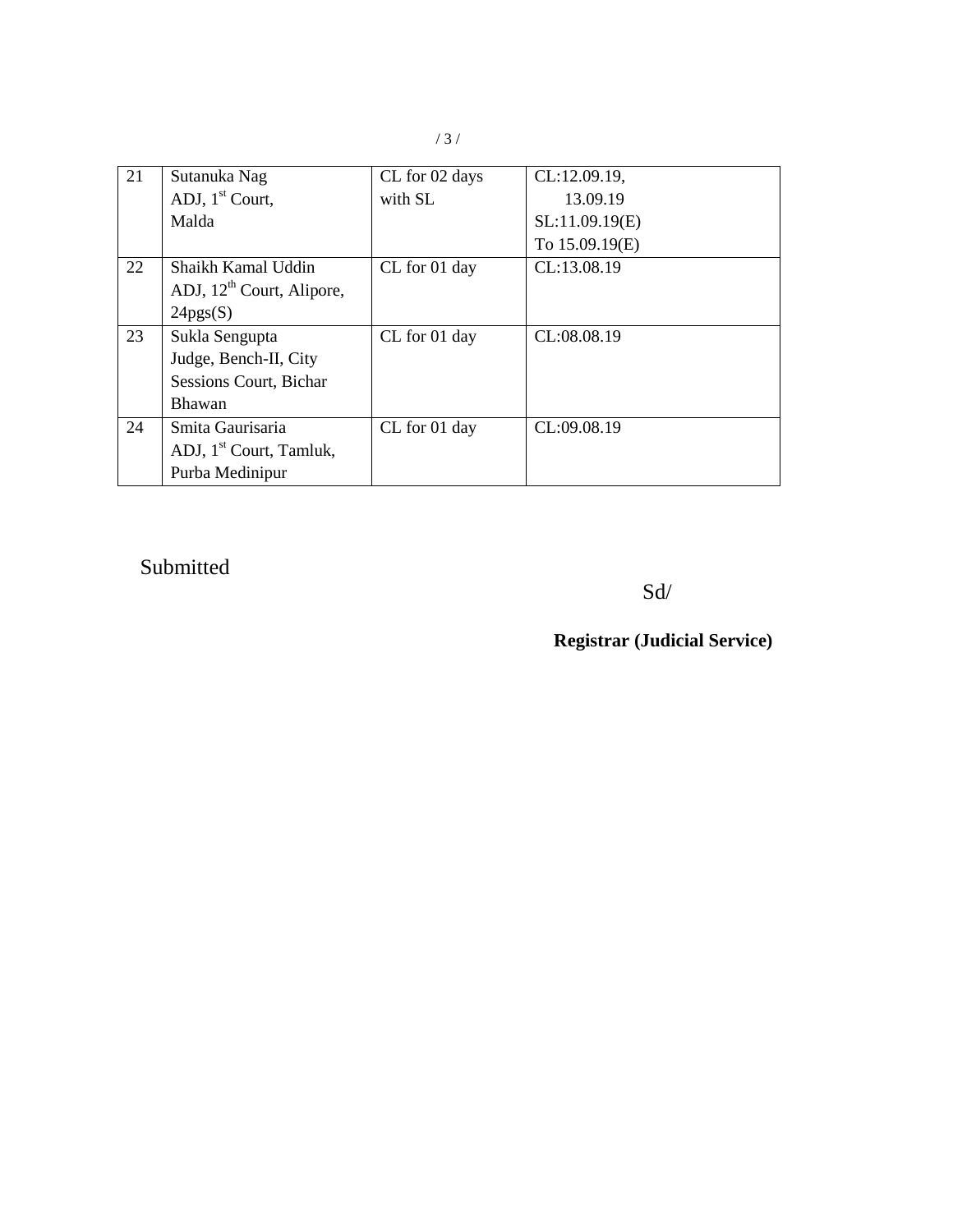## **The following leave have been approved by the Hon'ble Judge-in-Charge A.D.**

**AS/RJS- 98 /2019 Dated : 21.08.2019**

## **DJ/ADJ**

| SL<br>N <sub>O</sub> | Name of officer with<br><b>Designation</b>                          | <b>Nature of Leave</b>             | <b>Period of Leave with</b><br><b>Station Leave</b> |
|----------------------|---------------------------------------------------------------------|------------------------------------|-----------------------------------------------------|
| 01.                  | Sri Kamal Sarkar<br>ADJ, $1st$ Court, Alipore,<br>South 24 Parganas | Commuted Leave<br>for 07 days      | From: $06.08.2019$ to<br>12.08.2019                 |
| 02.                  | Sri Partha Sarathi Sen<br>District Judge, Purba<br>Medinipur        | Earned Leave for<br>05 days        | From: $27.08.2019$ to<br>31.08.2019                 |
| 03.                  | Sri Ramesh Kumar<br>Pradhan<br>ADJ, 2 <sup>nd</sup> Court, Purulia  | <b>Earned Leave for</b><br>03 days | From 20.08.2019 to<br>22.08.2019                    |

### **ADJ, FTC/CJ(SD)**

| <b>SL</b><br>N <sub>O</sub> | Name of officer with<br><b>Designation</b>                                                       | <b>Nature of Leave</b>          | <b>Period of Leave with</b><br><b>Station Leave</b> |
|-----------------------------|--------------------------------------------------------------------------------------------------|---------------------------------|-----------------------------------------------------|
| 04.                         | Smt. Sathi Mukherjee<br>$CJ(SD)$ , $2nd$ Court, Alipore,<br>24 Pgs $(S)$                         | Child Care Leave<br>for 22 days | From 02.09.2019 to<br>23.09.2019                    |
| 05.                         | Smt.Sarmistha Ganguly<br>Registrar, District Judge's<br>Court,<br>Alipore, South 24<br>Parganas. | Child Care Leave<br>for 18 days | From 05.09.2019 to<br>22.09.2019                    |